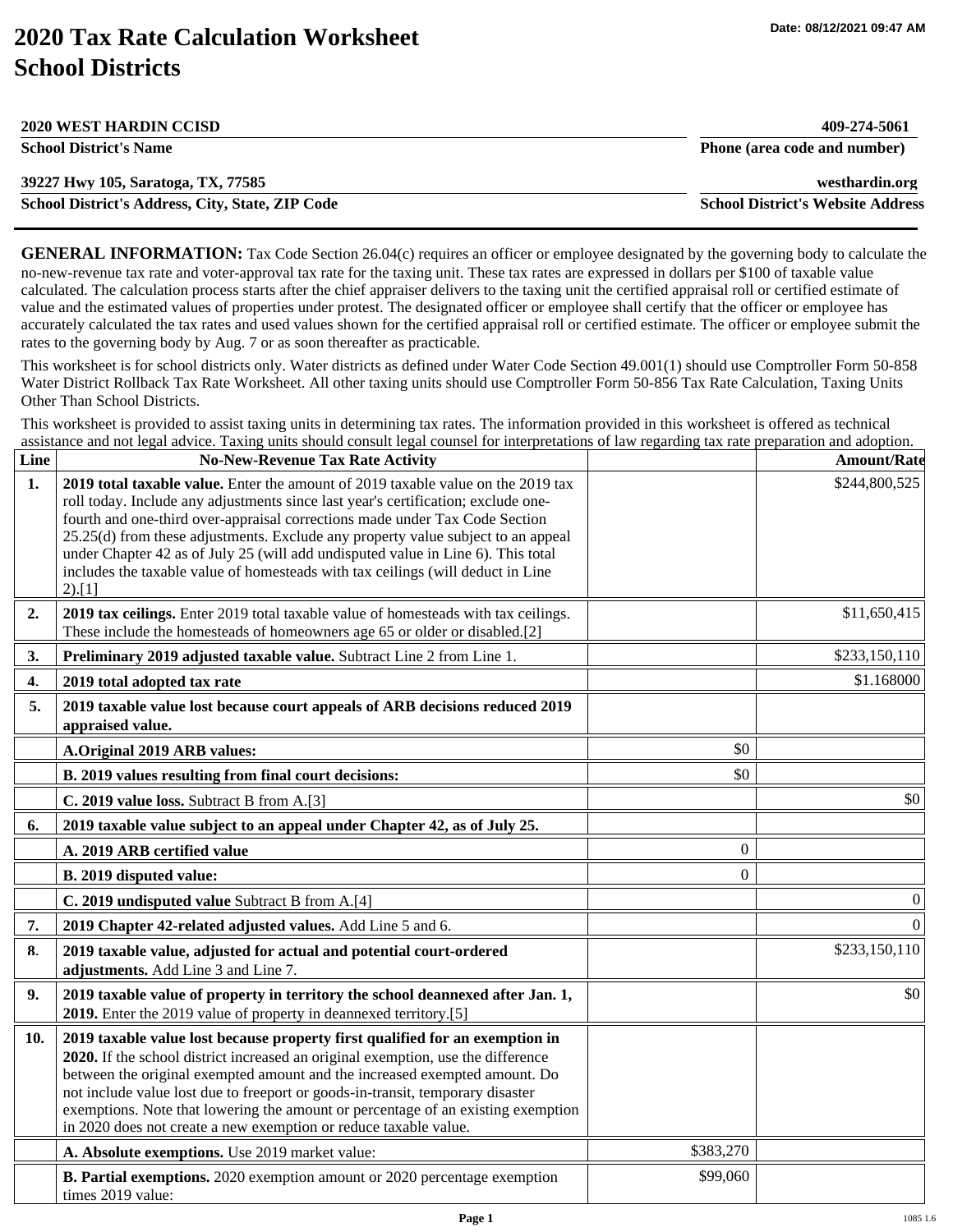|     | C. Value loss. Add A and B.[6]                                                                                                                                                                                                                                                                                                                                                                                                                                                                                                                                                                                                                                                                                                          |               | \$482,330     |
|-----|-----------------------------------------------------------------------------------------------------------------------------------------------------------------------------------------------------------------------------------------------------------------------------------------------------------------------------------------------------------------------------------------------------------------------------------------------------------------------------------------------------------------------------------------------------------------------------------------------------------------------------------------------------------------------------------------------------------------------------------------|---------------|---------------|
| 11. | 2019 taxable value lost because property first qualified for agricultural<br>appraisal (1-d or 1-d-1), timber appraisal, recreational/scenic appraisal or<br>public access airport special appraisal in 2020. Use only properties that<br>qualified in 2020 for the first time; do not use properties that qualified in 2019.                                                                                                                                                                                                                                                                                                                                                                                                           |               |               |
|     | A. 2019 market value:                                                                                                                                                                                                                                                                                                                                                                                                                                                                                                                                                                                                                                                                                                                   | \$0           |               |
|     | B. 2020 productivity or special appraised value:                                                                                                                                                                                                                                                                                                                                                                                                                                                                                                                                                                                                                                                                                        | \$0           |               |
|     | C. Value loss. Subtract B from A.[7]                                                                                                                                                                                                                                                                                                                                                                                                                                                                                                                                                                                                                                                                                                    |               | \$0           |
| 12. | Total adjustments for lost value. Add Lines 9, 10C and 11C.                                                                                                                                                                                                                                                                                                                                                                                                                                                                                                                                                                                                                                                                             |               | \$482,330     |
| 13. | 2019 adjusted taxable value. Subtract Line 12 from Line 8.                                                                                                                                                                                                                                                                                                                                                                                                                                                                                                                                                                                                                                                                              |               | \$232,667,780 |
| 14. | Adjusted 2019 taxes. Multiply Line 4 by Line 13 and divide by \$100.                                                                                                                                                                                                                                                                                                                                                                                                                                                                                                                                                                                                                                                                    |               | \$2,717,559   |
| 15. | Taxes refunded for years preceding tax year 2019. Enter the amount of taxes<br>refunded by the district for tax years preceding tax year 2019. Types of refunds<br>include court decisions, Tax Code Section 25.25(b) and (c) corrections and Tax<br>Code Section 31.11 payment errors. Do not include refunds for tax year 2019. This<br>line applies only to tax years preceding tax year 2019.[8]                                                                                                                                                                                                                                                                                                                                    |               | \$2,285       |
| 16. | Adjusted 2019 levy with refunds Add Lines 14 and 15.[9] Note: If the governing<br>body of the school district governs a junior college district in a county with a<br>population of more than two million, subtract the amount of taxes the governing<br>body dedicated to the junior college district in 2019 from the result.                                                                                                                                                                                                                                                                                                                                                                                                         |               | \$2,719,844   |
| 17. | Total 2020 taxable value on the 2020 certified appraisal roll today. This value<br>includes only certified values and includes the total taxable value of homesteads<br>with tax ceilings (will deduct in Line 19). These homesteads include homeowners<br>age 65 or older or disabled.[10]                                                                                                                                                                                                                                                                                                                                                                                                                                             |               |               |
|     | A. Certified values.[11]                                                                                                                                                                                                                                                                                                                                                                                                                                                                                                                                                                                                                                                                                                                | \$251,086,786 |               |
|     | B. Pollution control and energy storage exemption: Deduct the value of<br>property exempted for the current tax year for the first time as pollution control or<br>energy storage system property:                                                                                                                                                                                                                                                                                                                                                                                                                                                                                                                                      | \$0           |               |
|     | C. Total value. Subtract B from A.                                                                                                                                                                                                                                                                                                                                                                                                                                                                                                                                                                                                                                                                                                      |               | \$251,086,786 |
| 18. | Total value of properties under protest or not included on certified appraisal<br>roll.[12]                                                                                                                                                                                                                                                                                                                                                                                                                                                                                                                                                                                                                                             |               |               |
|     | A. 2020 taxable value of properties under protest. The chief appraiser certifies a<br>list of properties still under ARB protest. The list shows the appraisal district's<br>value and the taxpayer's claimed value, if any, or an estimate of the value if the<br>taxpayer wins. For each of the properties under protest, use the lowest of these<br>values. Enter the total value under protest.[13]                                                                                                                                                                                                                                                                                                                                 | \$28,665      |               |
|     | B. 2020 value of properties not under protest or included on certified<br>appraisal roll. The chief appraiser gives school districts a list of those taxable<br>properties that the chief appraiser knows about but are not included in the appraisal<br>roll certification. These properties are also not on the list of properties that are still<br>under protest. On this list of properties, the chief appraiser includes the market<br>value, appraised value and exemptions for the preceding year and a reasonable<br>estimate of the market value, appraised value and exemptions for the current year.<br>Use the lower market, appraised or taxable value (as appropriate). Enter the total<br>value not on the roll. $[14]$ | \$0           |               |
|     | C. Total value under protest or not certified:. Add A and B.                                                                                                                                                                                                                                                                                                                                                                                                                                                                                                                                                                                                                                                                            |               | \$28,665      |
| 19. | 2020 tax ceilings Enter 2020 total taxable value of homesteads with tax ceilings.<br>These include the homesteads of homeowners age 65 or older or disabled.[15]                                                                                                                                                                                                                                                                                                                                                                                                                                                                                                                                                                        |               | \$12,217,695  |
| 20. | 2020 total taxable value. Add Lines 17C and 18C. Subtract Line 19.                                                                                                                                                                                                                                                                                                                                                                                                                                                                                                                                                                                                                                                                      |               | \$238,897,756 |
| 21. | Total 2020 taxable value of properties in territory annexed after Jan. 1, 2019.<br>Include both real and personal property. Enter the 2020 value of property in<br>territory annexed by the school district.                                                                                                                                                                                                                                                                                                                                                                                                                                                                                                                            |               | \$0           |
| 22. | Total 2020 taxable value of new improvements and new personal property<br>located in new improvements. New means the item was not on the appraisal roll<br>in 2019. An improvement is a building, structure, fixture or fence erected on or<br>affixed to land. New additions to existing improvements may be included if the<br>appraised value can be determined. New personal property in a new improvement                                                                                                                                                                                                                                                                                                                          |               | \$1,948,430   |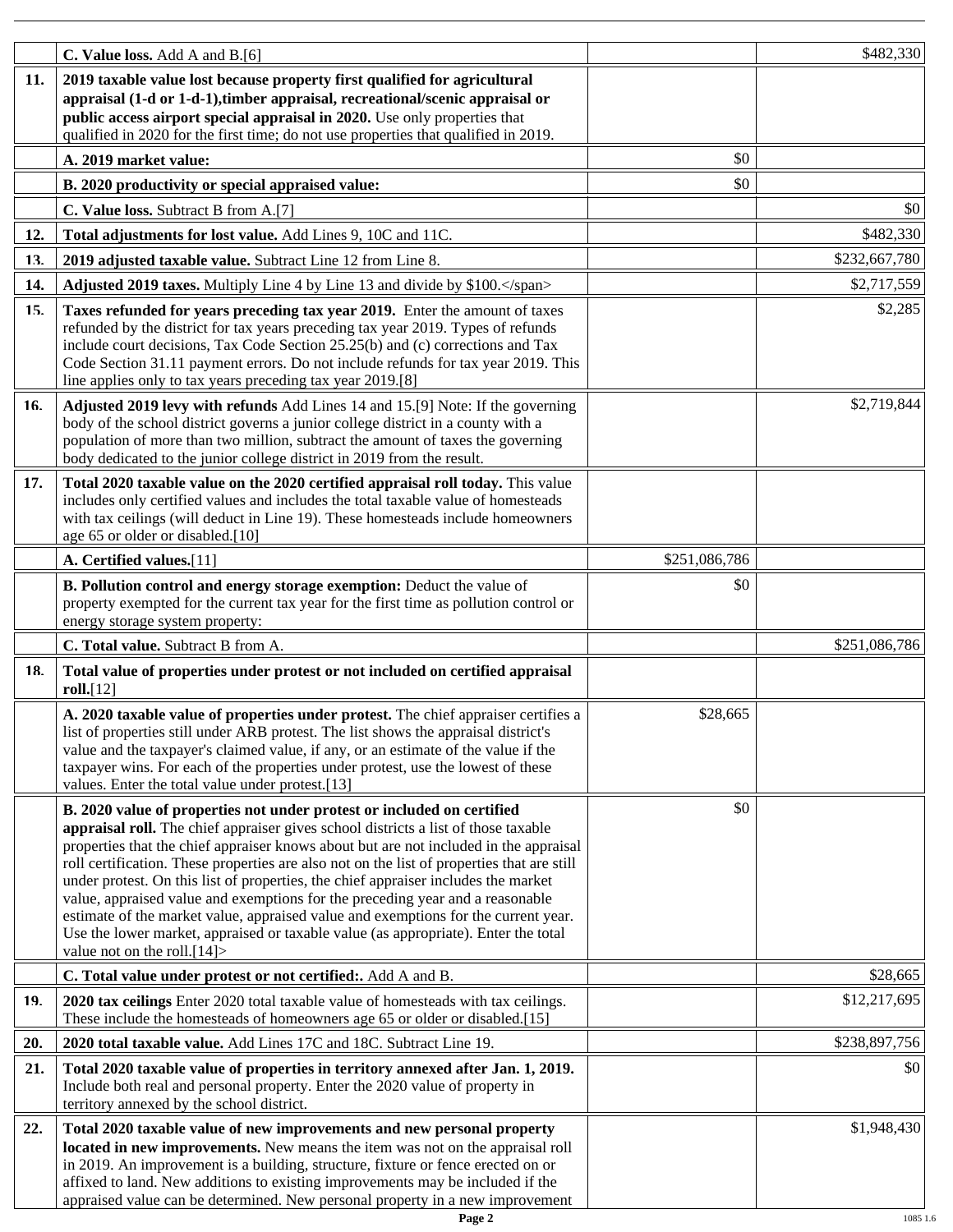|     | a new improvement.                                                  | must have been brought into the school district after Jan. 1, 2019, and be located in |                   |
|-----|---------------------------------------------------------------------|---------------------------------------------------------------------------------------|-------------------|
| 23. | Total adjustments to the 2020 taxable value. Add Lines 21 and 22.   |                                                                                       | \$1,948,430       |
| 24. | Adjusted 2020 taxable value. Subtract Line 23 from Line 20.         |                                                                                       | \$236,949,326     |
| 25. | 2020 NNR tax rate. Divide Line 16 by Line 24 and multiply by \$100. |                                                                                       | \$1.147858 /\$100 |
|     | [1]Tex. Tax Code Section                                            | [2] Tex. Tax Code Section                                                             |                   |
|     | [3]Tex. Tax Code Section                                            | [4] Tex. Tax Code Section                                                             |                   |
|     | [5] Tex. Tax Code Section                                           | [6]Tex. Tax Code Section                                                              |                   |
|     | [7] Tex. Tax Code Section                                           | [8] Tex. Tax Code Section                                                             |                   |
|     | [9]Tex. Tax Code Section                                            | [10]Tex. Tax Code Section                                                             |                   |
|     | [11]Tex. Tax Code Section                                           | [12]Tex. Tax Code Section                                                             |                   |
|     | [13]Tex. Tax Code Section                                           | [14]Tex. Tax Code Section                                                             |                   |

**[15]Tex. Tax Code Section**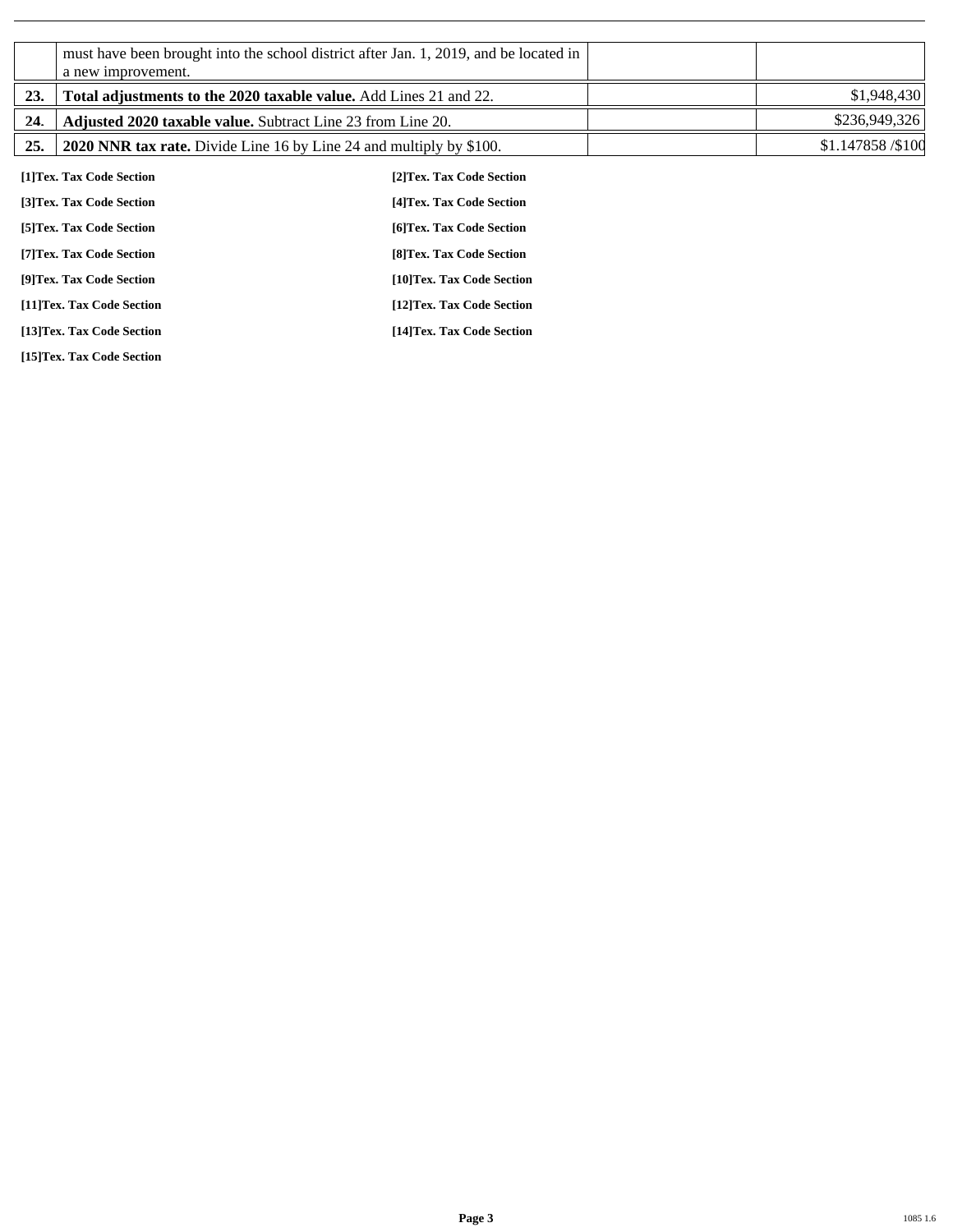| Line       | <b>Voter Approval Tax Rate Activity</b>                                                                                                                                                                                                                                                                                                    |                | <b>Amount/Rate</b> |
|------------|--------------------------------------------------------------------------------------------------------------------------------------------------------------------------------------------------------------------------------------------------------------------------------------------------------------------------------------------|----------------|--------------------|
| 26.        | 2020 maximum compressed tax rate (MCR). TEA will publish compression<br>rates based on district and statewide property value growth. Enter the school<br>district's maximum compressed rate based on guidance from the TEA.[25]                                                                                                            |                | \$.910000          |
| 27.        | 2020 enrichment tax rate (DTR). Enter the greater of A and B.[26]                                                                                                                                                                                                                                                                          |                | \$.130000          |
|            | A. Enter the district's 2019 DTR, minus any required reduction under Education<br>Code Section 48.202(f)                                                                                                                                                                                                                                   | \$.130000      |                    |
|            | <b>B.</b> Enter \$.05 per \$100 of taxable value, if governing body of school district adopts<br>\$0.05 by unanimous vote.<br>If not adopted by unanimous vote, enter \$0.04 per \$100. [27]                                                                                                                                               | \$.040000      |                    |
| 28.        | 2020 maintenance and operations (M&O) tax rate (TR). Add Lines 26 and 27.<br>Note: M&O tax rate may not exceed the sum of \$0.17 and the product of the state<br>compression percentage multiplied by \$1.00. [28]                                                                                                                         |                | \$1.040000         |
| 29.        | Total 2020 debt to be paid with property tax revenue.                                                                                                                                                                                                                                                                                      |                |                    |
|            | Debt means the interest and principal that will be paid on the debts that:<br>(1) Are paid by property taxes;<br>(2) Are secured by property taxes;<br>(3) Are scheduled for payment over a period longer than one year; and<br>(4) Are not classified in the school district's budget and M&O expenses.                                   |                |                    |
|            | A. Debt includes contractual payments to the other school districts that have<br>incurred debt on behalf of this school district, if those debts meet the four<br>conditions above. Include only amounts that will be paid from property tax<br>revenue. Do not include appraisal district budget paymetns.<br>Enter debt amount:          | 235,800        |                    |
|            | B. Subtract unencumbered fund amount used to reduce total debt.                                                                                                                                                                                                                                                                            | $\overline{0}$ |                    |
|            | C. Subtract state aid received for paying principal and interest on debt for<br>facilities through the existing debt allotment program and/or instructional facilities<br>allotment program.                                                                                                                                               | $\Omega$       |                    |
|            | D. Adjust debt: Subtract B from C and from A.                                                                                                                                                                                                                                                                                              |                | 235,800            |
| 30.        | Certified 2019 excess debt collections. Enter the amount certified by the<br>collector.[29]                                                                                                                                                                                                                                                |                | $\Omega$           |
| 31.        | Adjusted 2020 debt. Subtract line 30 from line 29D.                                                                                                                                                                                                                                                                                        |                | 235,800            |
| 32.        | 2020 anticipated collection rate. If the anticipated rate in A is lower than actual<br>rates in B, C and D, enter the lowest rate from B, C and D. If the anticipated rate in<br>A is higher than at least one of the rates in the prior three years, enter the rate from<br>A. Note that the rate can be greater than 100%.[30]           |                | 100.00 %           |
|            | A. Enter the 2020 anticipated collection rate certified by the collector. [31]                                                                                                                                                                                                                                                             | 100.00 %       |                    |
|            | <b>B.</b> Enter the 2019 actual collection rate                                                                                                                                                                                                                                                                                            | $0.86 \%$      |                    |
|            | C. Enter the 2018 actual collection rate                                                                                                                                                                                                                                                                                                   | $0.94\%$       |                    |
|            | <b>D.</b> Enter the 2017 actual collection rate                                                                                                                                                                                                                                                                                            | 0.91%          |                    |
| <b>33.</b> | 2020 debt adjusted for collections. Divide Line 31 by Line 32. Note: If the<br>governing body of the school district governs a junior college district in a county<br>with a population of more than two million, add the amount of taxes the governing<br>body proposes to dedicate to the junior college district in 2020 to the result. |                | 235,800            |
| 34.        | 2020 total taxable value. Enter the amount on Line 20 of the No-New-Revenue<br>Tax Rate Worksheet.                                                                                                                                                                                                                                         |                | 238,897,756        |
| 35.        | 2020 debt rate. Divide Line 33 by Line 34 and multiply by \$100.                                                                                                                                                                                                                                                                           |                | 0.098703           |
| 36.        | 2020 voter-approval tax rate. Add Lines 28 and 35.<br>If the school district received distributions from an equalization tax imposed under<br>former Chapter 18, Education code, add the NNR tax rate as of the date of the<br>county unit system's abolition to the sum of Lines 28 and 35 [32]                                           |                | 1.138703           |